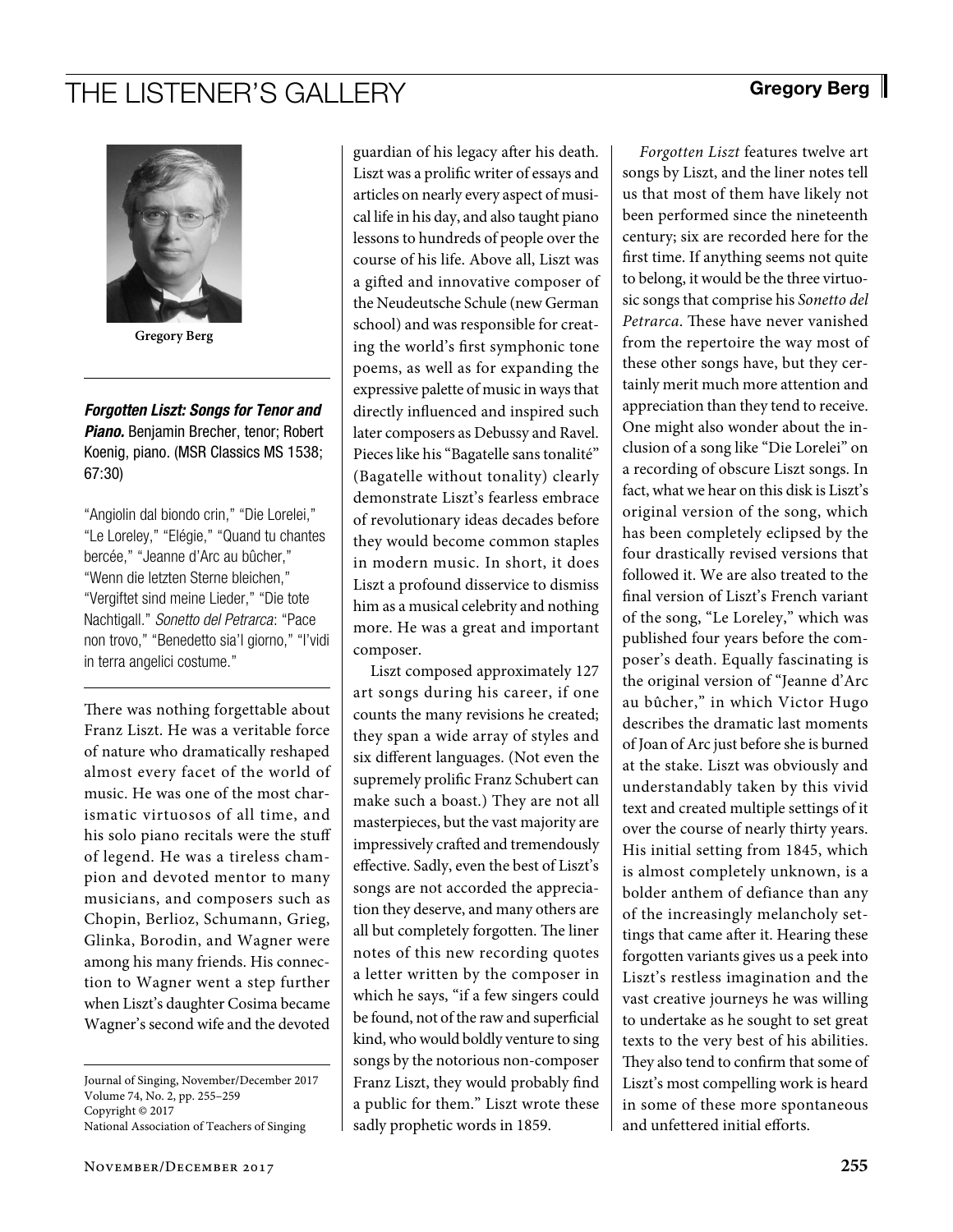### *Gregory Berg*

Perhaps the single most fascinating piece on this disk is "Angiolin dal biondo crin," which Liszt composed in 1839 as a lullaby for his daughter. This was almost certainly his very first art song, and this original version is almost never heard. It is brimming with attractive and interesting ideas that Liszt does not always know how to harness and connect. Moreover, the piece quickly evolves from a soothing lullaby to a scintillating bel canto showpiece that could not possibly soothe even the calmest child. Nevertheless, Liszt's gift for understanding the human voice and writing effectively for it is clearly evident. At the time that Liszt wrote this song, he had not yet met Robert Schumann and fallen under his artistic spell as a lieder composer. One has to wonder if Liszt's primary inspiration for this song was Beethoven's "Adelaide." There are intriguing parallels between the two works, including a rhapsodic freedom of expression and unbounded passion that embody what the Romantic Era was all about. Perhaps the rarest of all of these songs is "Wenn die letzen Sterne bleichen," which Liszt composed for Count Franz Pocci in 1843. The song remained in private hands, unknown to the outside world until 1992, when the Pocci estate yielded it to the Bavarian State Library. Just over ninety seconds long, this is one of Liszt's shortest songs, and also one of his most exquisite.

These songs receive sterling performances from tenor Benjamin Brecher, who possesses the vocal heft, sound technique, and expressive generosity that these songs demand. His sound is unfailingly lovely at every dynamic level, and he soars to even the highest climaxes with radiant ease. One cannot even think about performing the songs of Liszt without a superb pianist as partner. Robert Koenig plays every one of these songs with stunning technical perfection and unerring stylistic instinct. Oddly enough, some of his most memorable playing comes in the disk's last song, Liszt's second and final setting of "Die tote Nachtigall." In the last several years of his career, Liszt was not afraid to craft piano accompaniments that were strikingly spare in texture. Koenig plays this song with the kind of tender restraint that leaves one scarcely able to breathe, and Brecher responds in kind with some of his loveliest and most sensitive singing.

This recording could never have occurred without the work of Dr. Michael Vitalino, who brought these rarities to the attention of Brecher and Koenig and also wrote the excellent liner notes that accompany this release. Complete texts are included.

*Love's Signature: Songs for Countertenor and Soprano by Juliana Hall*. Susan Narucki, soprano; Darryl Taylor, countertenor; Donald Berman, Juliana Hall, piano. (MSR Classics MS 1603; 71:00)

*O Mistress Mine—12 Songs for countertenor and piano on texts from plays by William Shakespeare*: "Lawn as white as driven snow," "O happy fair!" "If love make me forsworn," "Who is Silvia?" "O, mistress mine," "If music be the food of love," "Take, o take those lips away," "Tell me where is Fancy bred," "Come away, come away, death," "This is a very scurvy tune to sing," "Blow, blow, thou winter wind," "Fear no more the heat o' the sun." *Syllables of Velvet, Sentences of Plush—7 Songs for soprano and piano on letters of Emily Dickinson*: "To Eudocia C. Flynt," "To T. W. Higginson," "To Emily Fowler," "To Samuel Bowles the

younger," "To Eugenia Hall," "To Susan Gilbert I," "To Susan Gilbert II." *Propriety: 5 Songs for soprano and piano on poems by Marianne Moore*: "Mercifully," "Carnegie Hall: Rescued," "Dream," "Propriety," "Melchior Vulpius."

Juliana Hall has been one of our country's most able and prolific art song composers for almost three decades, with more than thirty song cycles and sets to her credit. Unfortunately, there are rather few recordings of her works, which makes this new collection from MSR all the more significant and welcome. It pairs one of her most recent cycles with two works written more than a quarter century ago. One comes away from this disk with a profound appreciation for the excellence and innovation of her music as well as the hope that many more people will come to explore and enjoy it.

Ms. Hall grew up in a small Ohio town where the trappings of so-called classical music were fairly scarce. Her mother was a pianist and saw that Juliana began lessons at an early age, and there were also bountiful opportunities to experience, perform, and even compose music in the family church. The most fortuitous influence, however, may have come from her grandparents, who went out of their way to expose Juliana to the many and varied joys of folk music and poetry. She began her studies at the Cincinnati College-Conservatory of Music as a piano major, but the work she did in a composition for performers course demonstrated her immense potential as a composer. It was during her graduate studies that she was finally persuaded to shift her academic focus from piano to composition. A yearlong artistic odyssey as a Guggenheim Fellow was the final cata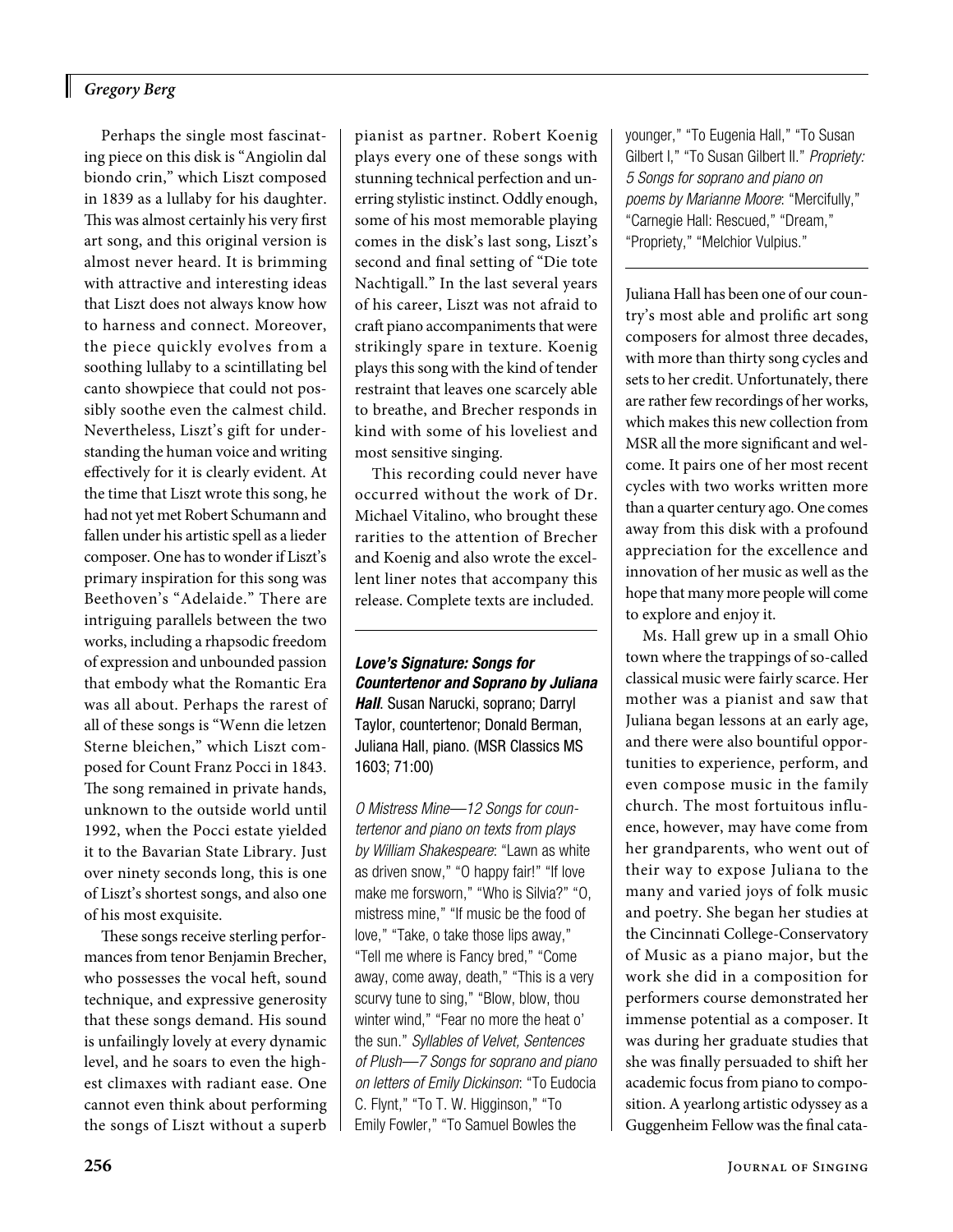lyst for launching what has become a full and gratifying life as a professional composer. Hall's insatiable love of language has prompted her to set the texts of poets from Henry Wadsworth Longfellow to Sylvia Plath.

It was during her year as a Guggenheim Fellow that Ms. Hall composed *Syllables of Velvet, Sentences of Plush*, the earliest of the three works on this disk. While searching for poetry in the Yale University Library, she came across a three-volume set of letters penned by the legendary Emily Dickinson. Ms. Hall was already well acquainted with Dickinson's extraordinary poetry, but these letters proved to be a trove of brand new treasures that revealed every facet of the enigmatic writer's personality. Ms. Hall ultimately selected seven of these letters, and they inspire a plethora of intriguing colors and moods. For prose, Dickinson's words are surprisingly poetic and fully befitting of Hall's ingratiating music. Although all seven songs are meticulously and sensitively crafted, the singular masterpiece may be "To Eugenia Hall." The text amounts to nothing more than a brief yet heartfelt thank you note to Dickinson's twelve-year-old cousin, who had surprised her with a bouquet of flowers, but Hall's music breathes vivid life into these simple yet beautiful words. Even at this very early stage in her life and career, Hall knew something about crafting music whose beauty could enhance the text at hand without drawing attention away from that text. This is masterful writing in every respect.

Three years later, Hall composed *Propriety*, a set of five songs based on the innovative poetry of Marianna Moore, who was born during the first term of Grover Cleveland and died when Richard M. Nixon was president. Moore was one of the most influential and revered vanguards of modernist poetry, and Hall clearly derived potent inspiration from Moore's bracingly original writing. For this particular piece, Hall gathered up texts by Moore that touched on various aspects of the world of professional music, including a fascinating poem that celebrated Isaac Stern's tireless efforts to save Carnegie Hall from the wrecking ball and another that seeks to put pretentious music critics in their place. Asymmetrical at every turn, these are the kind of texts that do not cry out for nor yield easily to musical setting, but Hall is impressively successful at capturing their peculiar charms.

The most recent work in this collection, *O Mistress Mine*, was commissioned by the highly regarded countertenor Brian Asawa. It was decided that the texts would be by William Shakespeare, and Hall credits her husband, David Sims, with choosing these particular twelve poems from ten of Shakespeare's plays. They offer up a whole universe of expressive possibilities, and Hall has composed this score with invigorating boldness and vision. The set begins with a cheerful and beguiling peddler's pitch, "Lawn as white as driven snow," that proves impossible to resist. There is also much fun to be had in a drunken song "This is a very scurvy tune to sing," complete with plenty of swooping and drooping along with at least one vocal hiccup. In the texts that have been musically set more often, Hall finds something new and compelling to say. "Come away, come away, death" has often stirred up rather histrionic music from other composers, but Hall conveys this text with a subdued bleakness that leaves the listener aching. Her setting of "Who is Silvia?" is gentler and more hesitant than most, as though to draw attention to the question mark in the title. "O mistress mine" has a rather untidy restlessness to it that captures an aspect of this text that nearly all other composers completely miss. Her treatment of "Take, o take those lips away" captures the pain of this text better than any other composer; unlike more well known settings, this one is almost completely bereft of pleasure. Especially enchanting is "If music be the food of love," which is laced with echoes and hints of the melody Greensleeves.

Sadly, Asawa's tragic and unexpected death in the spring of 2016 prevented him from singing these songs that he had helped bring into being. The work's premiere performance later that year was dedicated to Asawa's memory as well as to commemorate the 400th anniversary of Shakespeare's death. The countertenor on that occasion was Darryl Taylor, and these songs could not have been entrusted to a more caring or expressive artist. His sound is rich and opulent and his shaping of phrase and pointing of text is exemplary. One only regrets an occasional hint of hoarseness as well as a slight bit of clumsiness in certain melodic gestures where nimble dexterity is required. The composer accompanies him here, and her considerable skills as a pianist are on grand display. The two earlier works are sung by soprano Susan Narucki, a decorated artist who has sung in more than 100 world premieres over the course of nearly three decades. She is in vocally fine fettle, especially when one considers the rigors that her voice has undergone over the course of such a busy career. She is attentive to the smallest of details, yet sings with the kind of natural freedom and openness that can truly bring a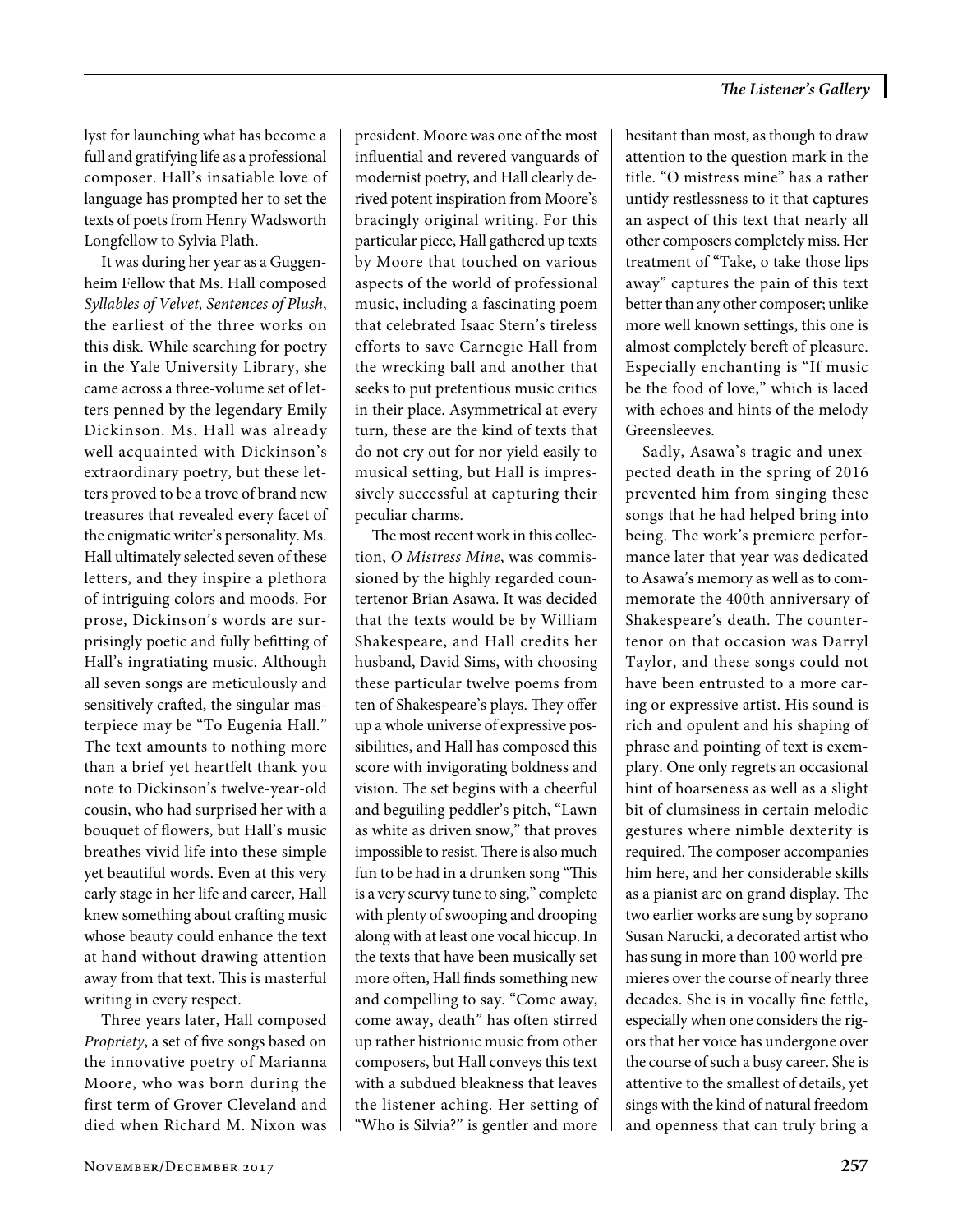#### *Gregory Berg*

song to life. Pianist Donald Berman, a much admired specialist in new music and the partner of one's dreams, plays superbly. The disk includes beautifully written notes by the composer, as well as full texts.

*Gyorgy Sviridov: Russia Cast Adrift.*

Dimitri Hvorostovsky, baritone; St. Petersburg State Symphony Orchestra; Style of Five Ensemble; Constantine Oberlian, conductor. (Delos DE 1631; 36:34)

"Autumn," "I Left my Home Behind," "Open Before Me," "O My Guardian Angel," "Silver Path," "Russia Cast Adrift," "Simon Peter, Where Are You? Come to Me," "Where Are you, O My Father's House?" "Beyond the Hills of the Milky Way," "It Sounds, the Fateful Trumpet," "An Owl Cries in Autumn," "Oh I Believe in Happiness," "O My Homeland, O Joyful and Eternal Hour," "The Virgin in the City."

Courage is a kind of salvation.  $-$  Plato

In June of 2015, the music community was stunned to learn that Siberian baritone Dimitri Hvorostovsky, one of the world's most admired and important singers, had been diagnosed with brain cancer at the age of 53. It was inconceivable that a such a vital, virile artist at the height of his powers could be struck down so capriciously, but his immediate withdrawal from all of his engagements made it clear that this was all too real. Hvorostovsky's announcement was laced with optimism and determination, but his many fans could not help but wonder whether or not his rich and compelling voice had been silenced forever.

Four months later, in defiance of all expectations, Hvorostovsky performed the taxing role of Count di Luna in Verdi's *Il trovatore* on the stage of the Metropolitan Opera. He delivered three powerful and impassioned performances that had audiences cheering themselves into hoarseness. (In an unprecedented gesture of affection and admiration, the members of the Met orchestra threw dozens of white lilies on to the stage as the baritone took a special solo bow during the curtain calls. It was very clear that everyone associated with the Met was thrilled and amazed by what they had witnessed.) Alas, these three performances were but a brief hiatus from the brutally intense regimen of treatment that forced the cancellation of nearly all of his other operatic and concert engagements.

In December of 2016, the baritone announced that his compromised sense of balance was forcing him to cancel all of his staged operatic performances "for the foreseeable future" and limit himself to infrequent concert appearances. Two particularly emotional occasions since then stand out. One occurred in May of 2017 at the star-studded gala concert celebrating the Metropolitan Opera's fifty seasons at Lincoln Center. Nobody present on that memorable night will ever forget when general manager Peter Gelb told the audience that they were about to hear from a beloved artist who was making a surprise appearance "in defiance of the odds and the gods." That artist, of course, was Dimitri Hvorostovsky, and the sight of him walking with cautious, labored gait on to that stage only underscored the courage and determination he had demonstrated in simply being there. He proceeded to deliver a thundering and impassioned performance of "Cortigiani" from Verdi's *Rigoletto* that was easily the emotional and musical high point of the evening, if not the entire season. The other emotional highlight came in June when Hvorostovksy made the long journey to his Siberian hometown of Krasnoyarsk to sing with the city's orchestra and to receive a special award as an Honored Citizen of the region. The baritone had injured one of his shoulders in a bad fall not long before, but not even an arm in a sling would keep him away from this triumphant and poignant homecoming.

One of the pieces he sang on that concert was a movement from *Russia Cast Adrift*, a lush and highly emotional work by neo-romantic composer Gyorgy Sviridov (1915–1998), for whose music Hvorostovsky has long been an ardent champion. Sviridov was quite exacting when it came to how his works were performed, but he took an immediate liking to the young baritone and to the way he sang his music when they first met in 1994. Two years later, he recorded *Russia Cast Adrift* with pianist Michail Arkadiev*.* The work became a central staple on the baritone's recitals, along with a later work, *Petersburg*, that Sviridov wrote especially for him. "At first glance," says Hvorostovsky, "his songs seem simple. However, they demand the deepest emotional involvement. The music colors each word with pain and unspeakable purity. It tortures you emotionally."

Thirteen months after his cancer diagnosis, Hvorostovsky returned to the recording studio to make a new recording of *Russia Cast Adrift* in an orchestration by Evgeny Stetsyuk. Sviridov had repeatedly expressed interest in orchestrating the piece but never got around to doing it, so this recording brings his wishes to fruition